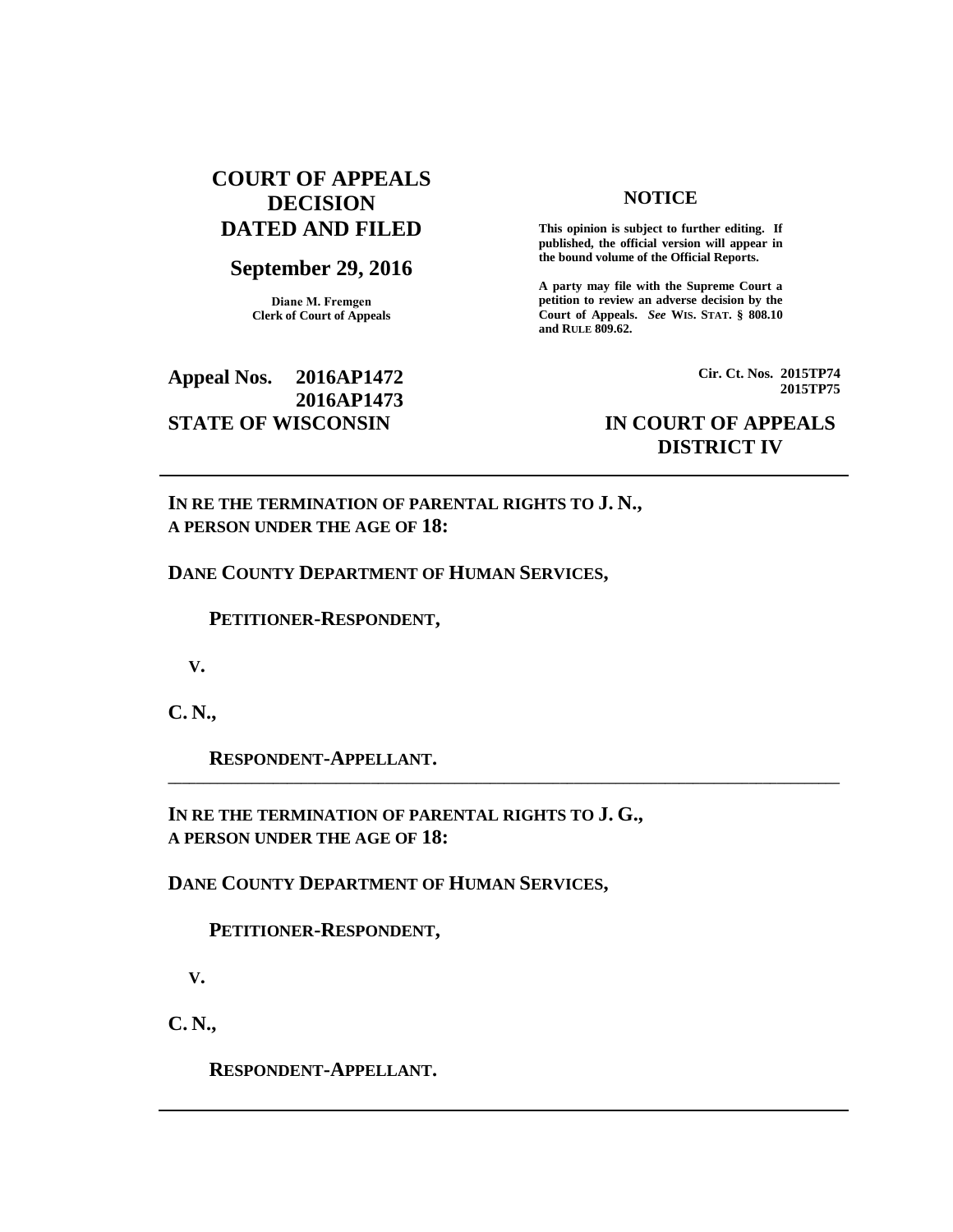APPEALS from orders of the circuit court for Dane County: C. WILLIAM FOUST, Judge. *Affirmed and causes remanded with directions.*

 $\P1$  BLANCHARD, J.<sup>1</sup> C.N. appeals circuit court orders terminating her parental rights to J.N. and J.G. Regarding the grounds phase, C.N. does not dispute the ground of continuing children in need of protection or services (CHIPS) as to each child, but argues that the circuit court erred in issuing orders terminating C.N.'s rights to both children on the ground of failure to assume parental responsibility. Regarding the dispositional phase, C.N. argues that the court erroneously exercised its discretion in concluding that the termination of C.N.'s parental rights was in the children's best interests.

¶2 The parties agree that an apparent clerical error resulted in the orders erroneously reflecting that C.N.'s rights were terminated on the ground of failure to assume parental responsibility.<sup>2</sup> This leaves the challenge to the dispositional result. On this issue, I agree with the County and the guardian ad litem that the circuit court reasonably exercised its discretion in terminating C.N.'s parental rights in the children's best interests.

 $\overline{a}$ 

<sup>&</sup>lt;sup>1</sup> These appeals are decided by one judge pursuant to WIS. STAT.  $\S 752.31(2)(e)$  (2013-14). All references to the Wisconsin Statutes are to the 2013-14 version unless otherwise noted.

 $2^2$  The County concedes that the final orders should not have reflected failure to assume parental responsibility as a ground for termination of C.N.'s parental rights, and there is no dispute that continuing CHIPS is the only ground for termination that should appear on the orders. Accordingly, I remand the case to the circuit court with instructions to amend the final orders terminating C.N.'s parental rights to reflect only the ground of continuing CHIPS.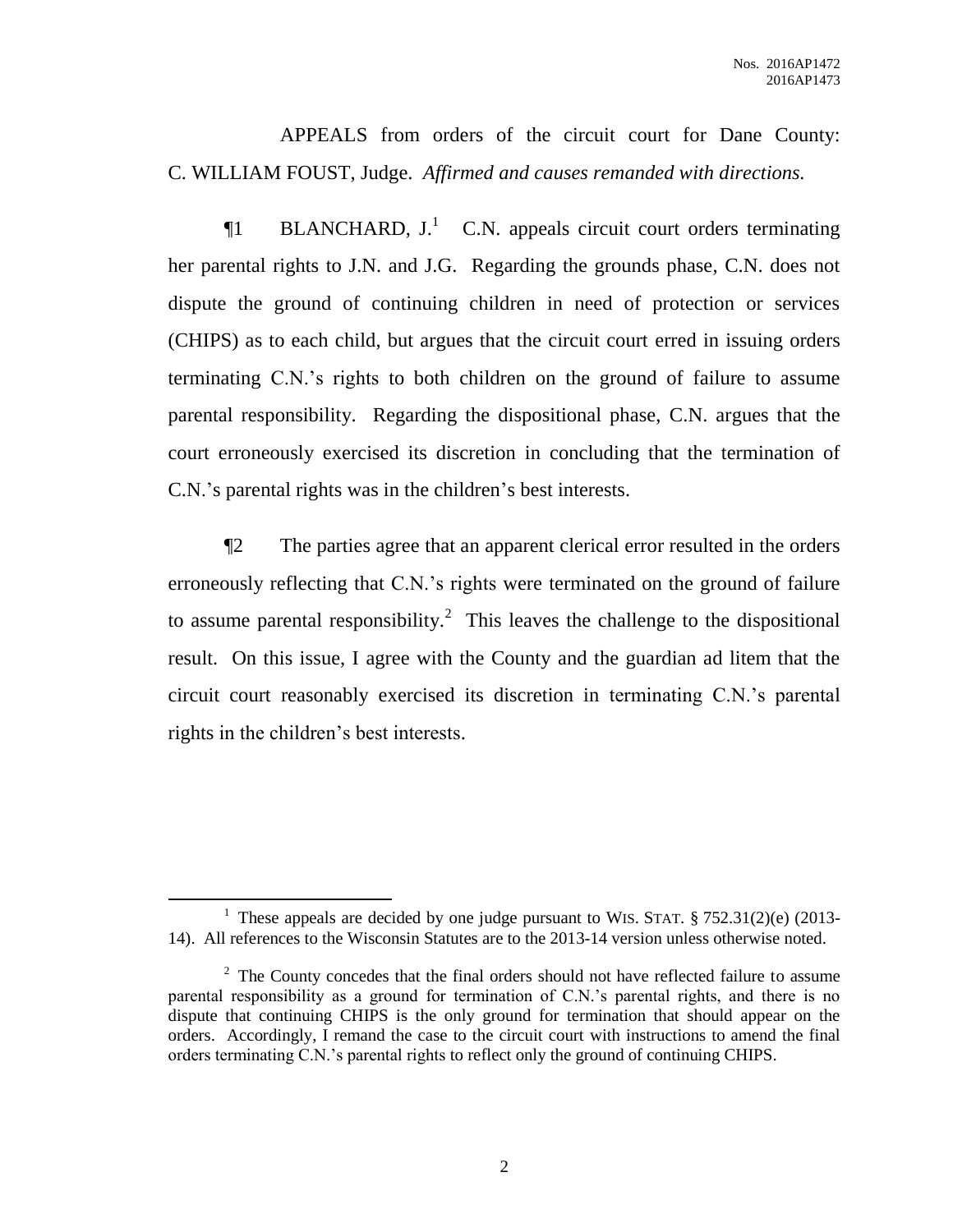### **BACKGROUND**

¶3 The County petitioned for termination of C.N.'s rights to each child on two grounds: continuing CHIPS and failure to assume parental responsibility. C.N. entered a no contest plea as to the first ground, continuing CHIPS, regarding both children. As part of the plea agreement, the circuit court dismissed the second ground of failure to assume parental responsibility as to both children.

¶4 Following C.N.'s plea on the single ground, the circuit court held a dispositional hearing, where as already noted the circuit court concluded that the termination of C.N.'s parental rights was in the best interests of each child. I reference additional facts as needed in the discussion section below.

### **DISCUSSION**

¶5 C.N. challenges the circuit court's conclusion that the termination of her parental rights to J.N. and J.G. was in the children's best interests. A circuit court's decision whether to terminate parental rights is discretionary. *Gerald O. v. Cindy R.*, 203 Wis. 2d 148, 152, 551 N.W.2d 855 (Ct. App. 1996).

¶6 Generally speaking, "[a] circuit court acts within its discretion when it examines the relevant facts, applies a proper standard of law, and, using a demonstrated rational process, reaches a conclusion that a reasonable judge could reach." *Bank Mut. v. S.J. Boyer Constr., Inc.*, 2010 WI 74, ¶20, 326 Wis. 2d 521, 785 N.W.2d 462. In the specific context of a petition to terminate parental rights, the circuit court's exercise of discretion requires the court to focus on the child's best interests and to consider six statutory factors:

> (a) The likelihood of the child's adoption after termination.

> > 3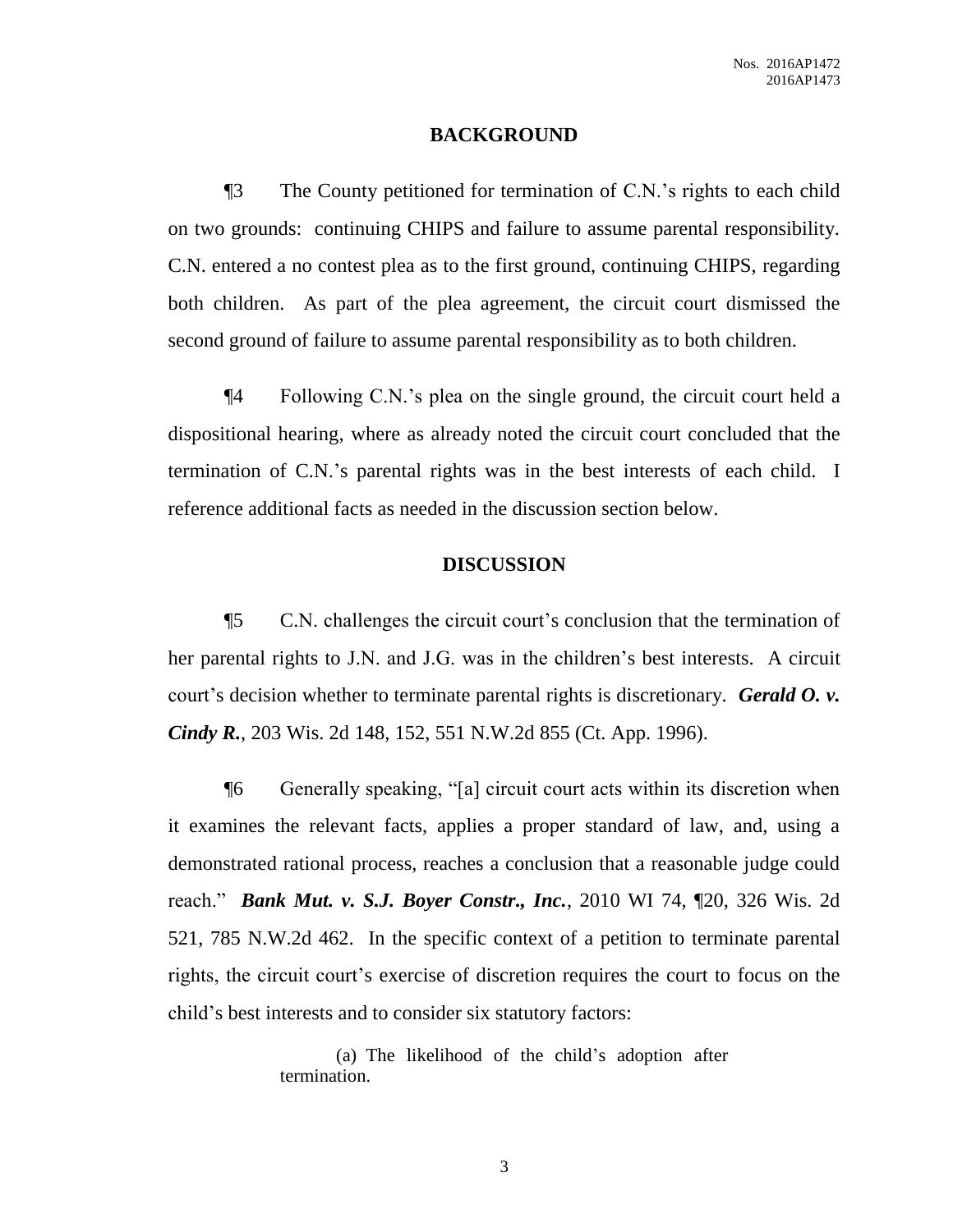(b) The age and health of the child, both at the time of the disposition and, if applicable, at the time the child was removed from the home.

(c) Whether the child has substantial relationships with the parent or other family members, and whether it would be harmful to the child to sever these relationships.

(d) The wishes of the child.

(e) The duration of the separation of the parent from the child.

(f) Whether the child will be able to enter into a more stable and permanent family relationship as a result of the termination, taking into account the conditions of the child's current placement, the likelihood of future placements and the results of prior placements.

*See* WIS. STAT. § 48.426(3); *Sheboygan Cty. DHHS v. Julie A.B.*, 2002 WI 95, ¶¶28-29, 255 Wis. 2d 170, 648 N.W.2d 402; *Gerald O.*, 203 Wis. 2d at 153-54.

¶7 As indicated above, once an appropriate ground for termination has been established, a circuit court's decision to terminate an individual's parental rights turns on the child's best interests. *See* WIS. STAT. § 48.01(1) ("[T]he best interests of the child ... shall always be of paramount consideration."); WIS. STAT. § 48.426(2) ("The best interests of the child shall be the prevailing factor considered by the court in determining the disposition of all proceedings under this subchapter.").

¶8 C.N. cannot reasonably, and does not, dispute that the court discussed each of the statutory factors, and explicitly applied those factors to evidence presented at the dispositional hearing, keeping its focus on the best interests of the children. C.N.'s argument is that, in doing so, the circuit court erroneously exercised its discretion in placing too much weight on the fact that the children had been out of C.N.'s home for a significant period of time and had

4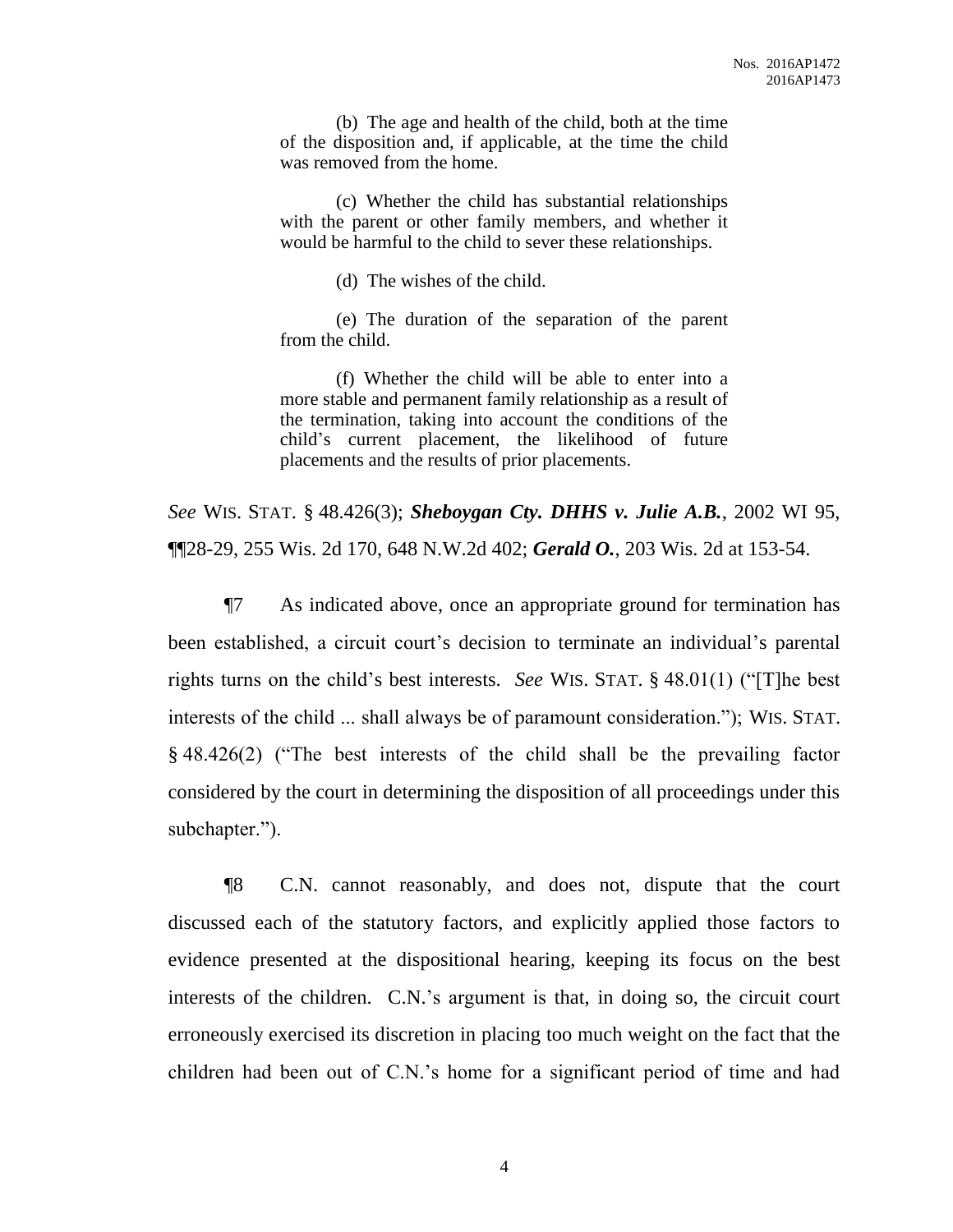formed strong attachments to their foster parents, and in placing insufficient weight on efforts that C.N. allegedly made toward reunification with her children.

¶9 As stated above, the court enumerated each of the pertinent factors and applied the evidence presented at the hearing to the factors. The court concluded that there was a strong likelihood that each of the children would be adopted. The court considered the ages and health of the children, observing that both children were generally in good health despite some behavioral issues for each child. The court noted that J.G. had expressed her wishes and that J.N. was too young to express his wishes, but that, in any event, the guardian ad litem, who is responsible for expressing the children's wishes, recommended that it was in the children's best interests to terminate C.N.'s parental rights to each child.

¶10 The court considered the facts that J.G. had been placed out of C.N.'s home for more than 60% of J.G.'s life, and J.N. had been placed out of C.N.'s home for more than 90% of J.N.'s life. The court discussed the fact that the duration of the children's separations from C.N. had affected the children's respective relationships with C.N. The court concluded that the children did not have substantial relationships with C.N., stating that they both viewed C.N. as a "visitor," and viewed their then-current foster care placements as "home." The court acknowledged that there might be harm to the children in severing their relationships with C.N., but, on balance, that risk of harm was outweighed by other factors, including that the children would have more stable family relationships if C.N.'s parental rights were terminated.

¶11 C.N. argues that the circuit court placed too much weight on the duration of the separations in determining that, although the children each had relationships with C.N., neither was substantial enough for either child to view

5